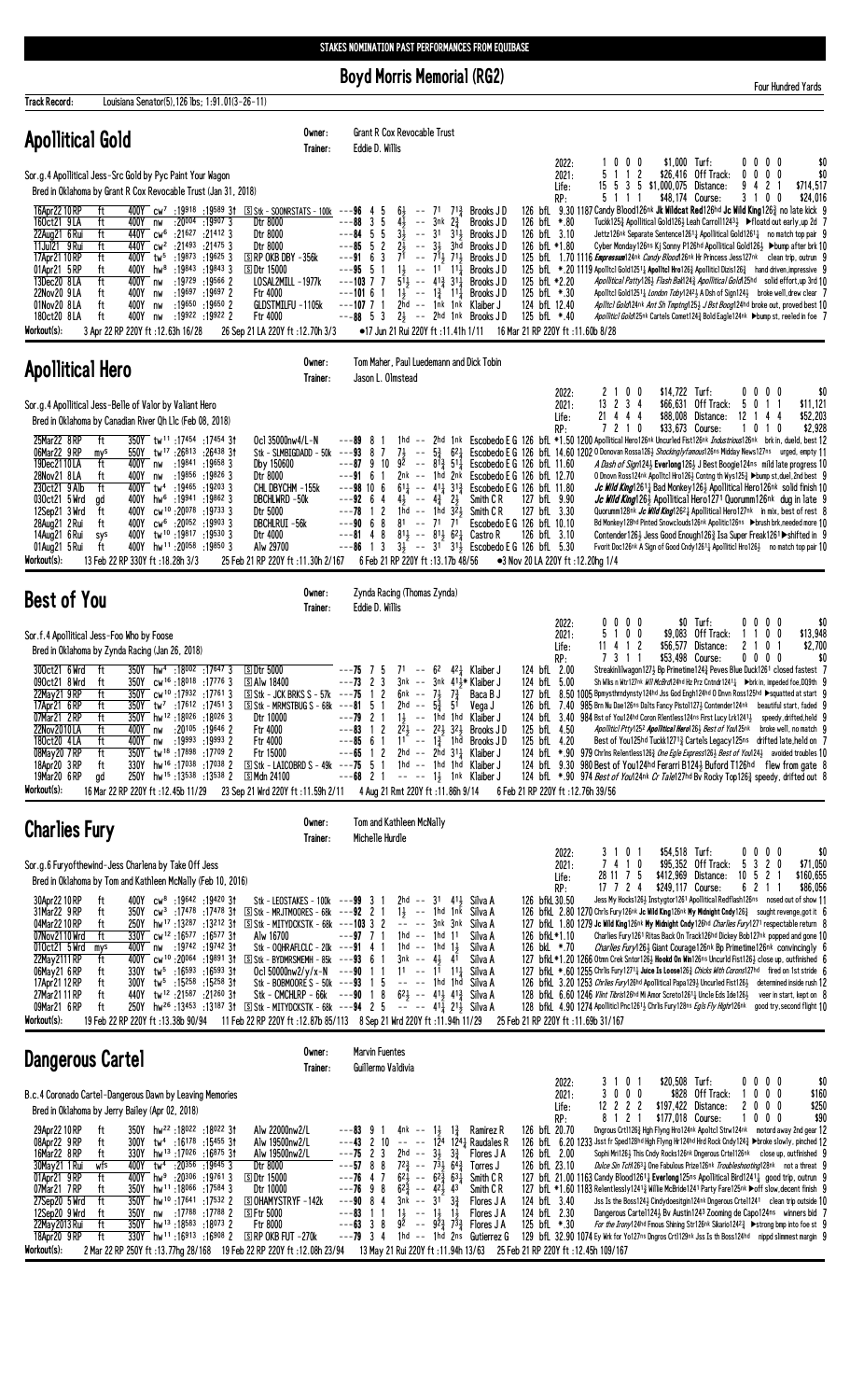| <b>Empressum</b>                                                                                                                                                                                                                                                                                                                                                                                                                                                                                                                                                                                                                                                                                                                                                                                                                                                                                                                                                                                                                                                                                                                                                                                                                                                                                                                                                                                           | Owner:<br>Trainer: | M. Heath Taylor                                                                                                                                    | Jeff Jones and Steve Holt                                                                                                                                                                                                                                                                                                                                                                                                                                                                                                                                                                                                                                                                                                                                                                                                                                                                                                                                                                                                                                                                                                                                                                                                                                                                                                                                                                                                                                                                                                                |                                                                                                        |                                                                                                                                                                                             |                                            |                                                                                                                                                                                                                                                                                                                                                                                                                                                                                                                                                                                                                                                                                                                                                                                                                                                                                                                                                                                                                                                                                                                                                       |                                                                                   |                                                                 |                                            |
|------------------------------------------------------------------------------------------------------------------------------------------------------------------------------------------------------------------------------------------------------------------------------------------------------------------------------------------------------------------------------------------------------------------------------------------------------------------------------------------------------------------------------------------------------------------------------------------------------------------------------------------------------------------------------------------------------------------------------------------------------------------------------------------------------------------------------------------------------------------------------------------------------------------------------------------------------------------------------------------------------------------------------------------------------------------------------------------------------------------------------------------------------------------------------------------------------------------------------------------------------------------------------------------------------------------------------------------------------------------------------------------------------------|--------------------|----------------------------------------------------------------------------------------------------------------------------------------------------|------------------------------------------------------------------------------------------------------------------------------------------------------------------------------------------------------------------------------------------------------------------------------------------------------------------------------------------------------------------------------------------------------------------------------------------------------------------------------------------------------------------------------------------------------------------------------------------------------------------------------------------------------------------------------------------------------------------------------------------------------------------------------------------------------------------------------------------------------------------------------------------------------------------------------------------------------------------------------------------------------------------------------------------------------------------------------------------------------------------------------------------------------------------------------------------------------------------------------------------------------------------------------------------------------------------------------------------------------------------------------------------------------------------------------------------------------------------------------------------------------------------------------------------|--------------------------------------------------------------------------------------------------------|---------------------------------------------------------------------------------------------------------------------------------------------------------------------------------------------|--------------------------------------------|-------------------------------------------------------------------------------------------------------------------------------------------------------------------------------------------------------------------------------------------------------------------------------------------------------------------------------------------------------------------------------------------------------------------------------------------------------------------------------------------------------------------------------------------------------------------------------------------------------------------------------------------------------------------------------------------------------------------------------------------------------------------------------------------------------------------------------------------------------------------------------------------------------------------------------------------------------------------------------------------------------------------------------------------------------------------------------------------------------------------------------------------------------|-----------------------------------------------------------------------------------|-----------------------------------------------------------------|--------------------------------------------|
| Sor.g.4 Apollitical Jess-Crazy Down Corona by First Down Dash<br>Bred in Oklahoma by Jeff Jones and Steve Holt (Mar 21, 2018)<br>440Y nw<br>:21366 :21313 41<br>CHAMP@SUN -350k<br>02Jan22 6 Sun gd<br>TXCLSC DBY -393k<br>440Y hw <sup>5</sup> :21030 :21030 3<br>27Nov2111LS<br>sys<br>05Nov2110LS<br>440Y<br>hw <sup>5</sup> :21126:21126ht 3<br>Dtr 10000<br>ft<br>440Y tw <sup>6</sup> :21244 :20912 3<br>ALLAMERDBY -929k<br>05Sep2111 Rui<br>ft<br>440Y<br>$cw6$ :21138 :21138 3<br>22Aug21 8 Rui<br>ft<br>Dtr 8000<br>24Jul21 10 Rui<br>440Y<br>hw <sup>11</sup> :21 <sup>131</sup> :21 <sup>131</sup> 3<br>RAINBW DBY -678k<br>ft<br>11Jul21 13 Rui<br>tw <sup>12</sup> :21 <sup>078</sup> :21 <sup>078</sup> 3<br>440Y<br>sys<br>Dtr 8000<br>12Jun21 10 Rui<br>400Y<br>:19338 :19338 3<br>ft<br>RUIDSO DBY -673k<br>nw<br>30May21 8 Rui<br>400Y<br>tw <sup>9</sup> :19149:191493<br>Dtr 8000<br>fts<br>17Apr21 10 RP<br>$400Y$ tw <sup>5</sup> :19625 :19625 3<br>$S$ RP OKB DBY $-356k$<br>ft<br>Workout(s):<br>30 Apr 22 RP 330Y ft: 17.42b 1/1<br>16 Apr 22 RP 220Y ft: 12.90b 23/28                                                                                                                                                                                                                                                                                                          |                    | ---122 6 1<br>$---115$ 7 3<br>$---109$ 2 7<br>$---93$ 2 9<br>$---10364$<br>$---11461$<br>$---98$ 1 2<br>$---10294$<br>$---102$ 7 3<br>$---102$ 2 9 | 2}<br>$-- 2\frac{1}{2}$ 2nk Vallejo R S<br>$4\frac{3}{4}$<br>-- 1hd 11<br>$1\frac{1}{2}$<br>$--$ 12<br>1 <sup>3</sup><br>$9\bar{2}$ -- $92\bar{1}$ 52 $\bar{1}$ Vallejo R S<br>1hd -- $11\frac{1}{2}$ 13<br>$1\frac{1}{2}$ -- 11 11 Vallejo R S<br>$1^{\frac{2}{3}}$ -- $1^{\frac{1}{3}}$ $1^{\frac{5}{4}}$<br>3nk -- 1, 11<br>1hd -- $1^{\overline{1}\frac{1}{2}}$ 1 <sup>2</sup> / <sub>2</sub> Vallejo R S<br>$5\frac{3}{4}$ -- 1hd 1nk Vallejo R S<br>12 Oct 21 LS 330Y ft: 16.40b 2/6                                                                                                                                                                                                                                                                                                                                                                                                                                                                                                                                                                                                                                                                                                                                                                                                                                                                                                                                                                                                                                               | Valleio R S<br>Vallejo R S<br>Vallejo R S<br>Vallejo R S<br>Vallejo R S                                | 2022:<br>2021:<br>Life:<br>RP:<br>128 bfkL *.30<br>126 bfkL *.80<br>126 bfkL *.10<br>126 bfkL*1.30<br>126 bfkL *.30<br>126 bfkL*1.00<br>126 bfkL*1.10<br>10 Mar 21 RP 220Y ft: 11.96hg 6/25 | 1010<br>10 9 0 0                           | 18 13 1 0 \$1,098,629 Distance:<br>4 4 0 0 \$171,994 Course:<br>Instygator128nk Empressum12813 Apollitical Papa128ns finished strong, 6<br>124 bfkL *.40 1202 Empressum 1241 B Cuse Im a Hero126½ Pops First Lady 124 $\frac{3}{4}$ stiff drive, best late 10<br>125 bfkL *.05 1188 Empressum1253 Ima Catboy1251 My Favorite Hocks125hd gallant effort, cleared 8<br>Instygator12611 Favorite Doc1263 Candy Blood126nk Ppoor brk, traffic, alter 9<br>Empressum1263 Tall Timbers126 $\frac{1}{2}$ B Cause Im a Hero126 $\frac{1}{2}$ impressively 9<br><i>Empressum</i> 1261 <sub>2</sub> Dulce Sin Tch126 <sub>2</sub> A Dngerous Flsh126hd vigorous hand urging 10<br><i>Empressum</i> 1261 <sub>3</sub> Flash Bak1261 <sub>4</sub> Badntessahabit126hd → brush brk, much best 9<br><i>Empressum</i> 1261 <i>Valiant Stars</i> 126 <sup>nk</sup> <i>Jettz</i> 126 <sup>nk</sup> drove clear, best 10<br><i>Empressum</i> 126 <sup>2</sup> } Karl Strauss126 <sup>1</sup> Apollitical Redflash126 <sup>1</sup> <sup>1</sup> new track record 9<br>124 bfkl 16.00 1150 Empressum124nk Cndy Blood126nk Hr Princess Jess127nk >bumped, shffld, closed 9 | \$66,500 Turf:<br>\$969,755 Off Track:                                            | $0\ 0\ 0\ 0$<br>3 2 1 0<br>50<br>6<br>0<br>2200                 | \$0<br>\$246,370<br>\$473.942<br>\$151.104 |
| <b>Everlong</b>                                                                                                                                                                                                                                                                                                                                                                                                                                                                                                                                                                                                                                                                                                                                                                                                                                                                                                                                                                                                                                                                                                                                                                                                                                                                                                                                                                                            | Owner:<br>Trainer: | Eddie D. Willis                                                                                                                                    | Zynda Racing (Thomas Zynda)                                                                                                                                                                                                                                                                                                                                                                                                                                                                                                                                                                                                                                                                                                                                                                                                                                                                                                                                                                                                                                                                                                                                                                                                                                                                                                                                                                                                                                                                                                              |                                                                                                        |                                                                                                                                                                                             |                                            |                                                                                                                                                                                                                                                                                                                                                                                                                                                                                                                                                                                                                                                                                                                                                                                                                                                                                                                                                                                                                                                                                                                                                       |                                                                                   |                                                                 |                                            |
| Sor.g.4 Apollitical Jess-Foo Who by Foose<br>Bred in Oklahoma by Zynda Racing (Jan 31, 2018)<br>07May22 2RP<br>400Y hw <sup>12</sup> :19991:1987731<br>Alw 26500nw1/y<br>ft<br>31Mar22 1 RP<br>870Y tw <sup>10</sup> :47962:4725431<br>Alw 21000nw3/L<br>ft<br>tw <sup>17</sup> :26 <sup>733</sup> :26 <sup>438</sup> 31<br>06Mar22 9RP<br>550Y<br>Stk - SLMBIGDADD - 50k $--95$ 4 2<br>mys<br>19Dec2110LA<br>400Y<br>:19747 :19658 3<br>Dby 150600<br>ft<br>nw<br>28Nov2110LA<br>400Y<br>:19815 :19429 3<br>ft<br>Dtr 8000<br>nw<br>:20 <sup>039</sup> :19 <sup>767</sup> 3<br>06Nov2110LA<br>ft<br>400Y<br>Stk - TOWNPLCY S - 25 $k$ ---82 1<br>nw<br>ft<br>330Y<br>cw <sup>2</sup> :16 <sup>707</sup> :16 <sup>707</sup> 31<br>Alw 22800nw2/L<br>28Aug21 5 Rui<br>400Y tw <sup>13</sup> :19937<br>09May21 9 RP<br>ft<br>:19909 3†<br>ි Alw 26500nw2/L<br>17Apr21 10 RP<br>400Y<br>tw5<br>:19891 :19625 3<br>$S$ RP OKB DBY $-356k$<br>ft<br>01Apr21 9RP<br>ft<br>400Y hw <sup>9</sup> :19985 :19761 3<br><b>SDtr 15000</b><br>Workout(s):<br>●11 Feb 22 RP 660Y ft :36.89h 1/3<br>21 Oct 21 LA 220Y ft: 12.50h 1/1                                                                                                                                                                                                                                                                                      |                    | $---94$ 3<br>4<br>$--37$ 7 3<br>$---917$<br>3<br>$---93$ 6 2<br>6<br>$---90$ 7 2<br>$---80$ 14                                                     | 4nk -- $3\frac{1}{2}$<br>$2\frac{3}{4}$<br>$51\frac{1}{2}$ -- $62\frac{3}{2}$ 54 $\frac{1}{2}$<br>2hd -- $6\frac{3}{4}$ 51 $\frac{3}{4}$<br>$41\frac{1}{2}$ -- $31\frac{1}{4}$ $2\frac{1}{2}$<br>$41\frac{1}{4}$ -- $42$ $42\frac{1}{4}$<br>$5^{1}$ -- $5^{1}$ $6^{1\frac{3}{4}}$<br>$1hd - 11$ $11\frac{1}{2}$<br>2hd -- 2hd 2hd<br>$-$ -90 9 2 911 - 811 812 Baca B J<br>$--90$ 8 1 3 <sup>11</sup> / <sub>3</sub> $--$ 3 <sup>1</sup> / <sub>3</sub> 2 <sup>1</sup> / <sub>4</sub> Brooks JD<br>30 Sep 21 LA 220Y ft: 12.60h 1/2                                                                                                                                                                                                                                                                                                                                                                                                                                                                                                                                                                                                                                                                                                                                                                                                                                                                                                                                                                                                      | Klaiber J<br>Klaiber J<br>Klaiber J<br>Brooks JD<br>Brooks JD<br>Brooks J D<br>Brooks JD<br>Brooks J D | 2022:<br>2021:<br>Life:<br>RP:<br>126 bfL 3.10<br>126 bfL 29.00<br>126 bfL 15.20<br>126 bfL 5.40<br>126 bfL *.30<br>22 Jul 21 Rui 220Y ft : 11.34h 4/10                                     | 3010<br>8 1 4 0<br>$17$ 2 5 4<br>9041      | Jess Rocket Man1263 Everlong126hd His Time to Deal1263 close up, wknd 8<br>126 bfL *.80 1164 Heza Classy Now1261 A Dash of Jess127nk Dashin Wagon12611 widest of all 7<br>126 bfL 10.10 1169 0 Donovn Ross1263 Shockingly fmous126ns Middy News127ns floated in midway 11<br>A Dash of Sign124} Everlong126} J Best Boogie124ns away well, gallant 2nd 10<br>Monopolist1241 A Dash of Sign1243 In My Heart1263 broke in, even effort 8<br>Just a Dasha Hero124} Tuckk125hd College Scanda1126}▶lugged in early 8<br>Everlong1261} Shez Fst Jesse1263 Wagon of Speed1263 ▶ stumbled start, easily 7<br>124 bfl. *.90 1101 Coyotee Dle124hd Everlong124nk My Midnight Candy124nk lost footing at break 10<br>126 bfl 25.80 1101 <i>Empressum</i> 124nk Cndy Blood126nk Hr Princess Jess127nk brk out, no contention 9<br>125 bfl. 4.40 1129 Candy Blood1261 <sub>4</sub> Everlong125ns Apollitical Bird1241 <sub>4</sub> restless gate, brushed 9                                                                                                                                                                                                       | \$10,085 Turf:<br>$$65,618$ Off Track:<br>\$84,683 Distance:<br>\$39,011 Course:  | $0\,0\,0\,0$<br>$0\ 0\ 0$<br>$\mathbf{1}$<br>9 0 4 2<br>4 0 3 0 | \$0<br>\$1,724<br>\$54,260<br>\$27,058     |
| Hooked On a Win                                                                                                                                                                                                                                                                                                                                                                                                                                                                                                                                                                                                                                                                                                                                                                                                                                                                                                                                                                                                                                                                                                                                                                                                                                                                                                                                                                                            | Owner:<br>Trainer: | Regina Laymon<br>Jerry Livingston                                                                                                                  |                                                                                                                                                                                                                                                                                                                                                                                                                                                                                                                                                                                                                                                                                                                                                                                                                                                                                                                                                                                                                                                                                                                                                                                                                                                                                                                                                                                                                                                                                                                                          |                                                                                                        |                                                                                                                                                                                             |                                            |                                                                                                                                                                                                                                                                                                                                                                                                                                                                                                                                                                                                                                                                                                                                                                                                                                                                                                                                                                                                                                                                                                                                                       |                                                                                   |                                                                 |                                            |
| B.g.7 Pyc Paint Your Wagon-Pretty Girl Kate by Pretty Boy Perry<br>Bred in Oklahoma by Jk Running Horses L1c (Mar 18, 2015)<br>30Apr22 10 RP<br>400Y cw <sup>8</sup> :19931 :19420 31<br>ft<br>Stk - LEOSTAKES - 100k $--86$ 5 6<br>Ocl 50000nw1/6mx-N ---84 7 4<br>27Mar22 8RP<br>ft<br>330Y<br>cw <sup>11</sup> :16 <sup>741</sup> :16 <sup>623</sup> 31<br>11Sep21 4 Prm<br>440Y<br>hw <sup>5</sup> :22060 :21711 31<br>Stk - 2RIVERSSTK - $35k$ --- $89$ 6 6<br>ft<br>350Y hw <sup>15</sup> :17814 :17728 31<br>Ocl 10000cnd-N<br>ft<br>07Aug21 1 Prm<br>17Jul21 3 Prm<br>17 <sup>758</sup> : 17 <sup>587</sup> 31:<br>Stk - KEOKUK STK - 35k ---85 3 4<br>ft<br>350Y<br>nw<br>22May 2111 RP<br>ft<br>400Y cw <sup>10</sup> :19981:1989131<br>350Y cw <sup>4</sup> :17675 :17467 3t<br>16May 21 6 RP<br>sys<br>400Y tw <sup>5</sup> :20117 :19503 31 SStk - SOONR ST S - 100k ---80 4 8 7 <sup>13</sup> <sub>2</sub> -- 831 <sub>4</sub> 83 <sup>3</sup> <sub>2</sub> Esqueda C R 126 bfL 34.60 1226 Vlint Tiberis1261 <i>Otmn Creek Senator</i> 126hd Jess My Hocks126hd did not contend 9<br>17Apr21 8RP<br>ft<br>20Mar21 8RP<br>350Y hw <sup>11</sup> :17664 :17582 31<br>ft<br>400Y cw <sup>16</sup> :19832 :19533 31<br>14Nov20 4 Wrd sy<br>Workout(s):<br>4 Mar 22 RP 250Y ft: 13.75h 1/2<br>23 Feb 21 RP 220Y ft:11.93b 17/62 6 Aug 20 Prm 220Y ft:12.21bg 2/4 5 Jul 20 Prm 220Y ft:12.47bg 5/8 |                    | $---82 \quad 3 \quad 4$                                                                                                                            | $7\frac{1}{2}$ -- 82<br>$3^2$ -- 21 $2^3$ Esqueda CR 126 bfl. 6.10 1238 Winter Brook126 $\frac{3}{4}$ Hooked On Win126nk Its the Whiskey126 $\frac{1}{2}$ battled every step 8<br>21 -- $4^{13}$ $4^{23}$ Esqueda EN<br>$41\frac{1}{2}$ -- $21\frac{1}{2}$ $3\frac{1}{2}$<br>$3\frac{1}{2}$ -- $3^{1}$ $4^{1}$ Quiroz B<br>5 Stk - BYDMRSMEMH - 85k --- 96 2 5 5nk -- 3hd 2} Esqueda CR 126 bfl 18.60 1235 0tmn Creek Sentor126} Hooked On Win126ns Uncurled Fist126} battled all way 6<br>Oc1 40000nw1/y-N ---71 4 4 4} -- 31 31 3 Esqueda CR 126 bfL *1.80 1257 Jess Vamoose126 } Hooked On Jordan129 } Hooked On a Win126ns late interest 7<br>Stk - EASTEX STK - 50k ---88 1 4 23 -- 23 23 Esqueda CR 126 bfl 6.80 1233 Egls Fly Highn1243 Hookd On Win12613 Apolliticl Pp126nk prompted, hand driven 6<br>Stk - 00HRAFLCLC - 18k ---86 6 6 4 $\frac{53}{4}$ -- $4\frac{5}{4}$ $3\frac{5}{4}$ Torres D A 126 bfL 10.10                                                                                                                                                                                                                                                                                                                                                                                                                                                                                                                                                                                                               | 933 Esqueda C R<br>Esqueda C R 125 bfBL 1.30                                                           | 2022:<br>2021:<br>Life:<br>RP:<br>126 bfL 76.70<br>127 bfBL12.10<br>127 bfBL 6.70                                                                                                           | 2010<br>$\mathcal{I}$<br>36849<br>20 5 4 4 | 022<br>Jess My Hocks126} Instygator1261 Apollitical Redflash126ns mild bid, tired 11<br>Juice Is Loose1271 $\frac{1}{4}$ Ferrari James127 $\frac{1}{2}$ Jk Wildcat Red1271 dropped back late 7<br>Dickey Bob1254 Ferrari James125hd Hooked On a Win125nk mild late interest 4<br>Jk Wildct Red1271 Vf Politics N Chicks127nk Jess Mke Mark127ns had no mishap 9<br>Charlies Fury1261 Jk Wildcat Red1261 Hooked On a Win1261 clean trip outside 6                                                                                                                                                                                                                                                                                                                                                                                                                                                                                                                                                                                                                                                                                                      | \$6,366 Turf:<br>\$38,704 Off Track:<br>\$216,276 Distance:<br>\$173,471 Course:  | $0\,0\,0\,0$<br>5 1 0 3<br>13 2 1 4<br>921<br>2                 | \$0<br>\$10,781<br>\$92,971<br>\$88,504    |
| Jc Wild King                                                                                                                                                                                                                                                                                                                                                                                                                                                                                                                                                                                                                                                                                                                                                                                                                                                                                                                                                                                                                                                                                                                                                                                                                                                                                                                                                                                               | Owner:<br>Trainer: | Jose G. Cervantes<br>Santos Carrizales, Jr.                                                                                                        |                                                                                                                                                                                                                                                                                                                                                                                                                                                                                                                                                                                                                                                                                                                                                                                                                                                                                                                                                                                                                                                                                                                                                                                                                                                                                                                                                                                                                                                                                                                                          |                                                                                                        |                                                                                                                                                                                             |                                            |                                                                                                                                                                                                                                                                                                                                                                                                                                                                                                                                                                                                                                                                                                                                                                                                                                                                                                                                                                                                                                                                                                                                                       |                                                                                   |                                                                 |                                            |
| Sor.g.4 Apollitical Jess-Oh Cherokee Rose by Stoli<br>Bred in Oklahoma by Jose Cervantes (Mar 17, 2018)<br>16Apr22 10 RP<br>400Y $cw^7$ :19670 :19589 31<br>ft<br>31Mar22 9RP<br>350Y cw <sup>3</sup> :17525 :17478 31 SStk - MRJTMOORES - 68k - - - 89 5 2 23 - - 2hd 2nk Flores JA<br>ft<br>04Mar2210RP<br>$250Y$ hw <sup>17</sup> :13 <sup>212</sup> :13 <sup>212</sup> 31 $\Sigma$ Stk - MITYDCKSTK - 68k ---109 6 1<br>ft<br>12Nov2111 Wrd<br>300Y hw <sup>14</sup> :15 <sup>376</sup> :15 <sup>376</sup> 3<br><b>SAlw 18400</b><br>ft<br>400Y tw <sup>4</sup> :19203 :19203 3<br>230ct21 9 Alb<br>CHL DBYCHM -155k<br>ft<br>030ct21 5 Wrd<br>hw <sup>6</sup> :19862 :19862 3<br>DBCHLWRD -50k<br>400Y<br>gd<br>12Sep21 3 Wrd<br>400Y cw <sup>10</sup> :19758:197333<br>ft<br>Dtr 5000<br>350Y hw <sup>6</sup> :17718 :17718 3<br>24Jul21 10 Fmt<br>ft<br>SPEEDHRSED -25k<br>350Y cw <sup>8</sup> :17585 :17585 3<br>Dtr 5000<br>10Jul21 6 Fmt sys<br>09May21 4RP<br>ft<br>400Y tw <sup>13</sup> :20492 :19686 3<br>Dtr 10000<br>Workout(s):<br>$\bullet$ 10 Feb 22 RP 220Y ft :11.41h 1/23 $\bullet$ 7 Jun 21 Rde 220Y ft :12.03b 1/3                                                                                                                                                                                                                                                                |                    | $---102$ 2 1<br>$---109883$<br>$---96$ 5 1<br>$--97$ 5 1                                                                                           | $\boxed{S}$ Stk - SOONRSTATS - 100k ---107 2 3 2hd -- 3nk 3nk Flores JA<br>-- -- 1hd 1nk Flores J A<br>$--- 1\frac{1}{2}$ 1 <sup>1</sup> $\frac{1}{4}$ Flores J A<br>$1\frac{1}{2}$ -- $1^{\overline{1}}$ $1^{\overline{1}}$ Flores JA<br>$1nk - 13, 13$ Flores J A<br>$--92$ 8 5 5 $\frac{1}{2}$ -- $3\bar{n}k$ 2 $\bar{n}k$ Flores JA<br>$--90$ 7 1 1 $1\overline{1}d$ $--$ 1 $\frac{1}{2}$ 1 $\frac{1}{2}$ Flores JA<br>$1\frac{1}{2}$ -- $1\overline{1}$ $1\overline{1}$<br>$---56$ 1 4 $6\overline{1}_4$ $---63\overline{4}$ $64\overline{4}$ Delgado M<br>23 Apr 21 RP 220Y ft: 13.30b 37/37                                                                                                                                                                                                                                                                                                                                                                                                                                                                                                                                                                                                                                                                                                                                                                                                                                                                                                                                       | Flores J A                                                                                             | 2022:<br>2021:<br>Life:<br>RP:<br>126 bfkL *.30<br>126 bfkL 2.50<br>126 bfkL *.90<br>126 bfkL *.60<br>126 bfkL*2.30<br>126 bfkL 8.80<br>24 Feb 21 RP 220Y ft :11.81h 31/99                  | 3111<br>8 5 1 0<br>16 7 4 1<br>7111        | 126 bfkL 3.10 1066 Candy Blood126nk Jk Wildcat Red126hd Jc Wild King126 <sup>3</sup> closing fast 9<br>126 bfkL *.80 1094 Chrls Fury126nk Jc Wild King126nk My Midnight Cndy126 <sup>3</sup> brshd, battled, edged 6<br>126 bfkL *1.30 1113 Jc Wild King126nk My Midnight Cndy126hd Chriles Fury1271 focused, fired, fast 8<br>Jc Wild King12611 A Pollitical Phoebe128nk Hun E Do1291 popped and gone 8<br>Jc Wild King12611 Bad Monkey1261 Apollitical Hero126nk driving, cleared 10<br>Jc Wild King126} Apollitical Hero1271 Quorumm126nk much the best 9<br>Quorumm128nk Jc Wild King12621 Apollitical Hero127nk dueled, not enough 8<br>Jc Wild King126} Bp Primetime128nk Spotty Politics125ns sharp, strait, speedy 9<br>Jc Wild King1261 Mh Apolliticl Spy127nk Coyotee Dale124nk alert, inched away 7<br>125 bfkl 8.40 1041 Spotty Politics1241 <sup>3</sup> Diane to Be a Hero124 <sup>3</sup> B Boujee124nk steadily retreated 8                                                                                                                                                                                                           | \$62,960 Turf:<br>\$136,036 Off Track:<br>\$248,273 Distance:<br>\$64,358 Course: | $0\,0\,0\,0$<br>3 2 0 0<br>5 2 1 1<br>2001                      | \$0<br>\$26,371<br>\$105,920<br>\$10,650   |
| <b>Jk Wildcat Red</b>                                                                                                                                                                                                                                                                                                                                                                                                                                                                                                                                                                                                                                                                                                                                                                                                                                                                                                                                                                                                                                                                                                                                                                                                                                                                                                                                                                                      | Owner:<br>Trainer: | Regina Laymon<br>Jerry Livingston                                                                                                                  |                                                                                                                                                                                                                                                                                                                                                                                                                                                                                                                                                                                                                                                                                                                                                                                                                                                                                                                                                                                                                                                                                                                                                                                                                                                                                                                                                                                                                                                                                                                                          |                                                                                                        |                                                                                                                                                                                             |                                            |                                                                                                                                                                                                                                                                                                                                                                                                                                                                                                                                                                                                                                                                                                                                                                                                                                                                                                                                                                                                                                                                                                                                                       |                                                                                   |                                                                 |                                            |
| Sor.g.7 One Dashing Eagle-Shaky Girl by Embrujo Fg<br>Bred in Oklahoma by Jk Running Horses L1c (Apr 07, 2015)<br>16Apr22 10 RP<br>ft<br>400Y cw <sup>7</sup> :19645 :19589 31<br>19Mar 22 12 RP<br>350Y hw <sup>6</sup> :17680 :17507 31<br>ft<br>11Sep21 4Prm<br>ft<br>440Y hw <sup>5</sup> :21921 :21711 31<br>17Jul21 3 Prm<br>350Y nw :17587 :17587 31<br>ft<br>440Y cw <sup>5</sup> :21756 :21217 3t<br>29May 2111 RP<br>RPINVCHM-320k<br>ft<br>350Y hw <sup>14</sup> :17813 :17813 3t<br>25Apr21 8RP<br>ft<br>01Apr21 11 RP<br>hw <sup>10</sup> :17818 :17582 31<br>350Y<br>ft<br>09Mar21 6RP<br>250Y hw <sup>26</sup> :13 <sup>780</sup> :1318731<br>ft<br>400Y cw <sup>16</sup> :19688:19533 31<br>14Nov20 4 Wrd<br>sy<br>ft<br>400Y cw <sup>15</sup> :19942:1994231<br>Alw 16200<br>180ct20 5 Wrd<br>Workout(s):<br>4 Mar 22 RP 250Y ft: 13.75h 1/2<br>5 Feb 21 RP 220Y ft: 13.20b 59/71                                                                                                                                                                                                                                                                                                                                                                                                                                                                                                         |                    |                                                                                                                                                    | 5 Stk - SOONRSTATS - 100k ---108 1 6 3hd -- 2hd 2nk Valenzuela R A 126 bfl. 22.80 1237 Candy Blood126nk Jk Wildcat Red126hd Jc Wild King126} gaining at finish 9<br>Stk - EASTEXSTK - 50k ---87 10 2 3} -- 4} 41 Esqueda CR 126 bfl. 13.50 1217 Relentless/y126} Apollitical Redflash126nk Juice Is Loose126nk drifted in late 11<br>Stk - 2RIVERSSTK - 35k - - - 92 4 5 3 <sup>1</sup> -- $2^{11}$ <sub>2</sub> 3 <sup>1</sup> <sub>3</sub> Esqueda C R 127 bfBL 1.80<br>Stk - KEOKUK STK - 35k ---94 4 1 1 $\frac{1}{2}$ -- 1 $\frac{1}{2}$ 1 <sup>1</sup> Esqueda C R 127 bfBL 3.30<br>$--$ -83 3 7 6 $\bar{1}^3_4$ -- 6 $\bar{1}^1_4$ 7 $\bar{3}^1_4$ Esqueda CR 126 bfl. 59.80 1229 <i>Danjer</i> 127nk Apollitical Pence126hd Mi Amor Secreto1261 <sup>3</sup> shifted out 10<br>Oc1 50000nw1/y/x-N ---87 4 1 1} -- 11 1} Esqueda CR 126 bfL 3.50 1210 Jk Wildcat Red1263 Alotalota1261 } Defender One127nd class showed 7<br>$\Sigma$ Stk - MRJTMOORES - 68k ---75 3 6 7 <sup>T</sup> -- 51 $\frac{1}{4}$ 51 $\frac{3}{8}$ Esqueda CR 126 bfL 13.80 1207 Eagles Fly Higher 126 Mr Dillard1261 Jesse D126ns ▶bumped around early 8<br>[S] Stk - MITYDCKSTK - 68k ---71 9 10 -- -- 102} 83} Esqueda CR 126 bfL 37.70 1182 Apolitic1 Pnc1261} Chrilis Fury128ns Egils Fly Highr126nk ▶off slowly, lacked room 10<br>Stk - 00HRAFLCLC - 18k ---93 3 3 2 $\frac{3}{4}$ -- 2 <sup>1</sup> 2 <sup>1</sup> Esqueda C R 126 bL 5.90<br>$---94$ 4 3 $5\frac{3}{4}$ -- 2hd 1nk Esqueda CR 126 bfL *1.50<br>11 Feb 20 RP 220Y ft :11.79b 7/32 |                                                                                                        | 2022:<br>2021:<br>Life:<br>RP:<br>16 Feb 19 RP 220Y ft : 12.06h 16/74                                                                                                                       | 2 0 1 0<br>6 2 0 1<br>39 8 8 4<br>21 1 6 2 | <b>Juice Is Loose</b> 1271 $\frac{1}{4}$ Ferrari James 127 $\frac{1}{2}$ Jk Wildcat Red 1271 chased evenly 7<br>Jk Wildct Rd1271 Vf Politics N Chicks127nk Jss Mk Mrk127ns broke sharply, clear 9<br>Charlies Fury 1261 Jk Wildcat Red1261 Hooked On a Win1261 strong effort 6<br>Jk Wildct Rd126nk Defender One1263 Hooked On Win1261 strong driving victory 6                                                                                                                                                                                                                                                                                                                                                                                                                                                                                                                                                                                                                                                                                                                                                                                       | \$22,647 Turf:<br>\$41,702 Off Track:<br>\$171,282 Distance:<br>\$82,933 Course:  | $0\,0\,0\,0$<br>8410<br>8 1 3 0<br>5 0 2 0                      | \$0<br>\$35,188<br>\$42,807<br>\$27,459    |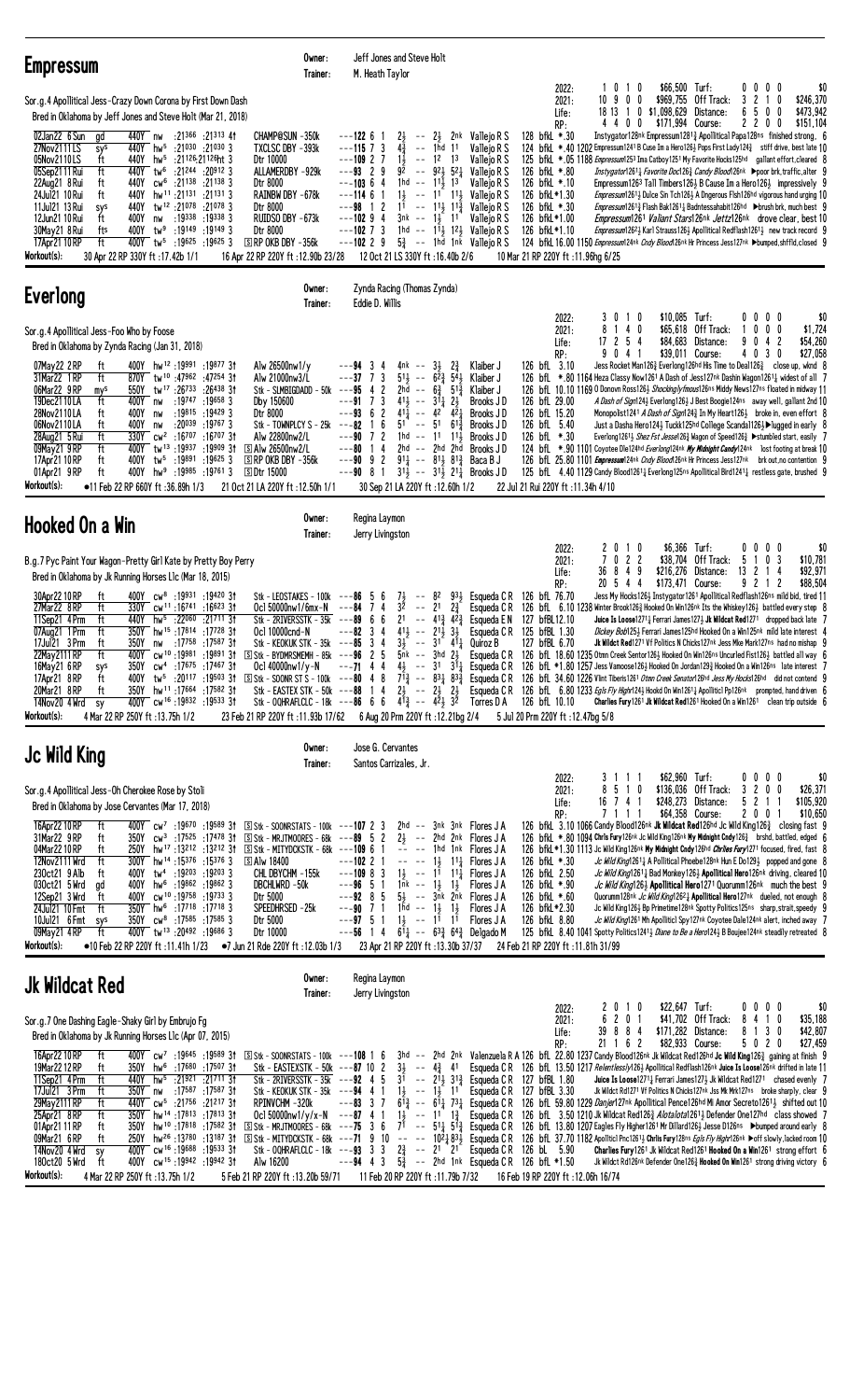| Juice Is Loose                                                                                                                                                                                                                                                                                                                                                                                                                                                                                                                                                                                                                                                                                                                                                                                                                                                                                                                                                                                     | Owner:<br>Trainer:                                                                                                                                                                                                                                                                                                                | Tom Maher and Stephen N. Williams<br>Jason L. Olmstead                                                                                                                                                                                                                                                                                                                                                                                                                                                                                                                                                                                |                                                                                                                                                                                                                                                                                                      |                                                                                               |                                                                                                                                                                                                                                                                                                                                                                                                                                                                                                                                                                                                                                                                                                                                                                                                                                                                                                                                                                                                                                                                                                                                                                                                                                 |
|----------------------------------------------------------------------------------------------------------------------------------------------------------------------------------------------------------------------------------------------------------------------------------------------------------------------------------------------------------------------------------------------------------------------------------------------------------------------------------------------------------------------------------------------------------------------------------------------------------------------------------------------------------------------------------------------------------------------------------------------------------------------------------------------------------------------------------------------------------------------------------------------------------------------------------------------------------------------------------------------------|-----------------------------------------------------------------------------------------------------------------------------------------------------------------------------------------------------------------------------------------------------------------------------------------------------------------------------------|---------------------------------------------------------------------------------------------------------------------------------------------------------------------------------------------------------------------------------------------------------------------------------------------------------------------------------------------------------------------------------------------------------------------------------------------------------------------------------------------------------------------------------------------------------------------------------------------------------------------------------------|------------------------------------------------------------------------------------------------------------------------------------------------------------------------------------------------------------------------------------------------------------------------------------------------------|-----------------------------------------------------------------------------------------------|---------------------------------------------------------------------------------------------------------------------------------------------------------------------------------------------------------------------------------------------------------------------------------------------------------------------------------------------------------------------------------------------------------------------------------------------------------------------------------------------------------------------------------------------------------------------------------------------------------------------------------------------------------------------------------------------------------------------------------------------------------------------------------------------------------------------------------------------------------------------------------------------------------------------------------------------------------------------------------------------------------------------------------------------------------------------------------------------------------------------------------------------------------------------------------------------------------------------------------|
| B.h.5 One Famous Eagle-Miss Southern Dd by Fdd Dynasty<br>Bred in Oklahoma by Sam W Green (Feb 21, 2017)<br>31Mar22 9 RP<br>350Y cw <sup>3</sup> :17 <sup>688</sup> :17478 3†<br>ft<br>19Mar2212RP<br>350Y hw <sup>6</sup> :17621 :17507 31<br>ft<br>230ct21 10 Alb<br>ft<br>440Y tw <sup>8</sup> :21542 :20732 31<br>440Y hw <sup>5</sup> :21711 :21711 3t<br>11Sep21 4Prm<br>ft<br>350Y hw <sup>16</sup> :17662:1766231<br>10Aug21 9 Cby<br>ft<br>25Ju121 2 Prm<br>ft<br>300Y<br>:15 <sup>549</sup> :15 <sup>375</sup> 31<br>nw<br>06Jul21 10 Cby<br>440Y<br>$tw^{35}$ :21785 :21414 31<br>sys<br>350Y cw <sup>7</sup> :17676 :17598 31<br>28May 2111 RP<br>ft<br>330Y tw <sup>5</sup> :16792 :16593 31<br>06May21 6 RP<br>ft<br>16Apr21 11 RP<br>400Y tw <sup>19</sup> :19495:1949531<br>sys<br>Workout(s):<br>6 Mar 22 RP 220Y ft :11.45h 6/48                                                                                                                                                 | $S$ Stk - MRJTMOORES - 68k ---81 4 6<br>Stk - EASTEXSTK - 50k ---90 4 4<br>CHL CHAMP -266k<br>Stk - 2RIVERSSTK - $35k$ --- $97$ 3 1<br>Stk - SKPZIMMEMS - 29k ---98 1 3<br>Alw 13000cnd<br>Stk - CHMCHLCBY - $52k$ --- $96$ 2 4<br>Ocl 25000nw4/L-N<br>Ocl 50000nw2/y/x-N<br>Alw 20000nw3/L<br>13 Feb 22 RP 220Y ft: 11.60b 13/73 | $6^{11}$ -- $4^{11}$ $4^{11}$ Smith CR<br>$4\frac{1}{2}$ -- $3\frac{1}{2}$ $3\frac{3}{4}$<br>$---79$ 1 8<br>$6^{2}\frac{3}{4}$<br>$- - 6^{3}$ $\frac{3}{4}$ 75 <sup>3</sup><br>11<br>$--$ 11 $\frac{1}{2}$ 11 $\frac{1}{4}$<br>$1\frac{1}{2}$<br>$- 11\frac{1}{2}$ $1\frac{1}{2}$<br>6<br>$--$ 52 $31\frac{1}{4}$<br>---86<br>$\overline{1}$<br>$\sim$ $-$<br>$3\frac{1}{2}$ -- $2^{1}$ $2^{2}\frac{1}{4}$<br>$-- 4\frac{1}{2}$ 3}<br>$---80$ 6 3<br>71<br>$---79$ 2 3<br>$3^{\overline{1}}$ -- $2^{\overline{1}}$ $2^{\overline{1}}$ Packer B R<br>2hd -- 1hd 1hd Packer BR<br>$---92$ 4 3                                           | 2022:<br>2021:<br>Life:<br>RP:<br>Escobedo E G 128 bfkL 30.40<br>Escobedo E G 127 bfkBt1.10<br>Escobedo E G $127$ bfkL $*1.80$<br>Escobedo E G 125 bfkB*1.00<br>Escobedo E G 127 bfkL 8.20<br>Packer B R<br>25 Feb 21 RP 220Y ft : 12.09h 73/167 6 Feb 21 RP 220Y ft : 11.51h 2/56                   | $$10,341$ Turf:<br>2001<br>9<br>$3 \t3 \t2$<br>5 6 5<br>23<br>$11$ 3 3 2<br>\$72,808 Course:  | \$0<br>0000<br>\$85,156 Off Track:<br>3 1 1 0<br>\$28,645<br>\$39,533<br>\$152,702 Distance:<br>6<br>$\mathbf{2}$<br>1100<br>\$15,372<br>127 bfkl. 8.30 1167 Chris Fury126nk Jc Wid King126nk My Midnight Cndy1263 brshd brk, lost chance 6<br>Escobedo E G 126 bfkl 10.60 1154 Rientlessly126} Apollitici Redfish126nk Juice Is Loose126nk carried out by foe 11<br><i>Danjer</i> 128 <sup>2</sup> Mi Amor Secreto128ns Perrys Double Down12811 ▶ Forced in brk 9<br>Juice Is Loose1271 <sup>1</sup> Ferrari James127 <sup>3</sup> Jk Wildcat Red1271 good speed, romped 7<br>Juic Is Loos127} Hez Blues Mn127hd Justfmilytrdition127nk drifted in, surged clr 7<br>Easy Separatist1251 <sub>4</sub> Lovepop125hd <i>Juice Is Loose</i> 125nk had no mishap 7<br><i>Danjer</i> 1272 $\frac{1}{4}$ Juice Is Loose127 $\frac{3}{4}$ Heza Blues Man127 $\frac{3}{4}$ brushed, edged 2d 4<br>126 bfkL 2.30 1150 <i>Willie McBride</i> 126nk Shoults128nk Juice Is Loose126hd solid effort 10<br>126 bfkL 10.30 1119 Chrlis Fury 1271 <sub>4</sub> Juic Is Loose 126 <sub>4</sub> Chicks With Corons127hd no match, 2nd best 6<br>126 bfkl 2.60 1144 Juic Is Loos126hd Effortlss Cndy Ct126} Lovly Cuvee127hd battled every step 12 |
| My Midnight Candy                                                                                                                                                                                                                                                                                                                                                                                                                                                                                                                                                                                                                                                                                                                                                                                                                                                                                                                                                                                  | Owner:<br>Trainer:                                                                                                                                                                                                                                                                                                                | Brenda Reiswig<br>Jason L. Olmstead                                                                                                                                                                                                                                                                                                                                                                                                                                                                                                                                                                                                   |                                                                                                                                                                                                                                                                                                      |                                                                                               |                                                                                                                                                                                                                                                                                                                                                                                                                                                                                                                                                                                                                                                                                                                                                                                                                                                                                                                                                                                                                                                                                                                                                                                                                                 |
| B.g.4 Jess Good Candy-Midnight Sunlight by Ivory James<br>Bred in Oklahoma by Brenda Reiswig (Mar 19, 2018)<br>31Mar22 9 RP<br>ft<br>350Y cw <sup>3</sup> :17565 :17478 31<br>04Mar 22 10 RP<br>250Y hw <sup>17</sup> :13 <sup>259</sup> :13 <sup>212</sup> 31<br>ft<br>13Nov21 5 Wrd<br>ft<br>350Y hw <sup>6</sup> :17538 :17538 3<br>300ct21 8 Wrd<br>$350Y$ hw <sup>3</sup> :17625 :17625 3<br>ft<br>19Sep21 2 Prm<br>ft<br>220Y hw <sup>15</sup> :11954 :11954 31<br>350Y tw <sup>10</sup> :17513 :17513 31<br>21Aug21 3 Prm<br>ft<br>11Jul21 2 Prm<br>ft<br>350Y tw <sup>10</sup> :17637:17526 3<br>27Jun21 3 Prm<br>350Y hw <sup>5</sup> :17723:177233<br>ft<br>400Y tw <sup>13</sup> :19979:19909 3t<br>ft<br>09May21 9 RP<br>ft<br>350Y hw <sup>13</sup> :17989 :17467 31<br>08Apr21 11 RP<br>Workout(s):<br>$\bullet$ 13 Feb 22 RP 220Y ft :11.34h 1/73                                                                                                                                   | $S$ Stk - MRJTMOORES - 68k ---87 6 4<br>S Stk - MITYDCKSTK - 68k<br><b>SOKMYSTYDBY-85k</b><br>5Dtr 5000<br>Ocl 15000cnd-N<br>Ocl 12500cnd-N<br>PRMGOLDDBY-119k<br>Dtr 7500<br>$\boxdot$ Alw 26500nw2/L<br>Alw 19000nw2/L<br>11 Mar 21 RP 220Y ft : 12.41b 45/67                                                                   | $31 - - 3nk$ $3\frac{1}{2}$<br>$---105$ 1 4<br>$---99334$<br>2hd -- $1\frac{1}{2}$ 1nk Torres D A<br>$--94$ 7 1<br>2nk -- 2hd 1nk<br>$---92$ 2 1<br>$1\frac{1}{2}$<br>$1\frac{1}{2}$<br>$1\frac{1}{2}$ -- $1\frac{1}{2}$<br>$---94$ 4 1<br>11<br>$---90 6 2$<br>$2\frac{1}{2}$ -- $21\frac{1}{2}$ $6\frac{3}{4}$<br>5<br>$---83$ 4<br>2hd -- $4\frac{3}{4}$ 1 ns Amaya DR<br>$6\frac{1}{2}$ -- $3nk$ $3nk$<br>---78 4<br>5<br>$---67$ 7 5 41 $\frac{1}{4}$ $---$ 42 $\frac{1}{4}$ 33 $\frac{1}{4}$ Torres J<br>6 Aug 20 Cby 220Y ft: 12.32bg 1/1                                                                                      | 2022:<br>2021:<br>Life:<br>RP:<br>125 bfL 8.80<br>Salazar J<br>124 bfL *.80<br>Escobedo E G 125 bfBL*1.10<br>125 bfBL*1.70<br>Birzer B<br>125 bfBL19.60<br>Amaya D R<br>125 bfBL 8.00<br>Torres J<br>8 May 20 Rui 220Y ft: 12.15b 13/33                                                              | \$20,370 Turf:<br>2<br>0<br>-1-1<br>8<br>5 0 2<br>14 6 1 3<br>5 0 1 3<br>\$28,032 Course:     | \$0<br>0000<br>\$69,940 Off Track:<br>\$0<br>0<br>$0\,$ $0\,$ $0\,$<br>\$97,203 Distance:<br>$0 \t0 \t1$<br>\$3,541<br>1<br>\$3,541<br>1001<br>Escobedo E G 126 bfL 3.10 1192 Chrlis Fury126nk Jc Wild King126nk My Midnight Cndy126 $\frac{3}{4}$ floated out, good bid 6<br>-- -- 2hd 2nk Escobedo E G 126 bfl 5.30 1184 Jc Wild King126nk My Midnight Candy126hd Charlies Fury1271 outdueled 8<br>My Midnight Cndy 125nk Sntor Volcum126ns Mh Apolliticl Spy127nk driving finish 10<br>My Midnight Candy124nk Senator Volcum12713 Vf Pillow Talk1253 dug in late 7<br>My Midnight Candy125} El Oh E1125} Jesta Wave125} good speed, held well 6<br>My Midnight Cndy1251 Jss Mk Mrk125nk Lnis Str Dncr1232 good speed, held well 6<br>Kool and Fabulous125} Shadi Lady125ns Not a Secret125ns dropped back late 9<br>My Midnight Cndy 125ns Ec Ant Up125nk This Prties Hoppin125hd rallied strongly 8<br>124 bfl 12.10 1135 Coyotee Dle124hd Everlang124nk My Midnight Cndy124nk bmpd off stride at brk 10<br>124 bfL 19.90 1162 Din to B Hero12421 Mgill Pek1251 My Midnight Cndy124hd second flight, evenly 11                                                                                                              |
| <b>Presidential Embrace</b>                                                                                                                                                                                                                                                                                                                                                                                                                                                                                                                                                                                                                                                                                                                                                                                                                                                                                                                                                                        | Owner:<br>Trainer:                                                                                                                                                                                                                                                                                                                | <b>Ismael Donato and Marcos Mora</b><br>Lucio Espiritu                                                                                                                                                                                                                                                                                                                                                                                                                                                                                                                                                                                |                                                                                                                                                                                                                                                                                                      |                                                                                               |                                                                                                                                                                                                                                                                                                                                                                                                                                                                                                                                                                                                                                                                                                                                                                                                                                                                                                                                                                                                                                                                                                                                                                                                                                 |
| Sor.g.5 Brace for Bernal-Presidential Request by Johns Eye Opener<br>Bred in Oklahoma by Teresa and Virgil Weisinger (Apr 17, 2017)<br>16Apr22 10 RP<br>ft<br>400Y cw <sup>7</sup> :19800 :19589 31 SStk - SOONRSTATS - 100k ---101 9 4<br>350Y tw <sup>18</sup> :17501 :17501 3t<br>17Mar22 8RP<br>sys<br>05Nov21 6 Wrd<br>400Y cw <sup>7</sup> :20 <sup>078</sup> :19 <sup>938</sup> 31<br>my<br>300Y cw <sup>15</sup> :15963 :15624 31<br>080ct21 6 Wrd<br>ft<br>300Y tw <sup>6</sup> :15753 :15555 31<br>25Sep21 9 Wrd<br>ft<br>18Jun21 8 Fmt<br>ft<br>350Y nw :18121 :17971 3t<br>350Y cw <sup>5</sup> :17666 :17601 31<br>13May21 9 RP<br>ft<br>330Y nw :16823 :16823 31<br>25Mar21 8RP<br>ft<br>Claimed by Amaro Victor from Weisinger, Teresa and Virgil for \$15,000, Hurdle Michelle - Trainer<br>14Nov2011 Wrd<br>$330Y$ cw <sup>13</sup> :17050 :16906 31<br>sy<br>030ct20 11 Wrd<br>300Y cw <sup>10</sup> :15707 :15450 31<br>ft<br>Workout(s):<br>11 Feb 22 Wrd 220Y ft : 11.89h 1/1 | Ocl 35000nw1/6mx-N $--81$ 9 3<br>Ocl $15000$ nw $1/y/x - N$<br>Ocl $15000$ nw $1/y/x - N$<br>Alw 16700<br>Alw 14500<br>Oc1 40000nw4/L<br>Clm 15000-c<br>Alw 16200                                                                                                                                                                 | 4nk -- 4 $\frac{3}{4}$ 41<br>$3hd$ -- 1hd $1\frac{3}{7}$<br>$---69$ 8 8<br>$3\frac{3}{4}$<br>61<br>$\sim$ $-$<br>$5\frac{3}{7}$<br>$6^{2}$<br>$--64$ 3 7<br>$6\frac{3}{4}$<br>$---71$ 3 6<br>$51\frac{1}{2}$<br>$\begin{array}{ccc} - & - & - \end{array}$<br>54<br>$2hd - 3hd 41$<br>$---72$ 1 1<br>$---79$ 3 5 2hd $---$ 1hd 1nk Klaiber J<br>Ocl 15000nw1/y/x-N ---71 4 7 4 $\frac{1}{2}$ -- 41 $\frac{1}{4}$ 4 $\frac{3}{4}$<br>$---78$ 3 8 -- -- 51 $\frac{1}{2}$ 62<br>2012 20 Aug 21 Wrd 220Y ft :12.12h 9/17 26 Feb 21 RP 220Y ft :13.22h 112/117 29 Aug 20 Wrd 220Y ft :11.97b 2/12                                          | 2022:<br>2021:<br>Life:<br>RP:<br>Delgado M<br>Delgado M<br>Pinon D<br>127 bfkL 6.60<br>127 bfkL 7.30<br>Pinon D<br>126 bfkL 5.60<br>Perez A G<br>Nieto P H<br>126 bkL *1.20<br>Klaiber J<br>124 bL 2.70<br>Salazar J<br>124 bfL 25.60                                                               | 2 1 0 0<br>\$20,554 Turf:<br>6<br>0 <sub>2</sub><br>\$19,033<br>$\mathbf{1}$<br>19503<br>9202 | 0000<br>\$0<br>Off Track:<br>4 2<br>\$22,706<br>0 <sub>1</sub><br>\$66,984 Distance:<br>4001<br>\$7,631<br>\$40,649 Course:<br>3000<br>\$5,940<br>126 bfkL 12.70 1126 Candy Blood126nk Jk Wildcat Red126hd Jc Wild King1263 too little too late 9<br>126 bfkL 5.10 1177 Prsidentil Embrce1263 Cr Appollitic1 Joe126hd Peves Blue Duck1263 best in duel 9<br>Dashing Oak1263 Jestagoodoldboy126hd Presidential Embrace1273 late surge 9<br>Damn Strait126ns Shaking the Moon126} Junos Sign1261 ▶took bad step midway 9<br>Scaredy Pants126hd <i>Jk Pistol Petey</i> 1263 Fly N Tell1263 ▶broke in, one paced 7<br>Bp Primetime128nk Spotty Politics124nk Rolling Along1263 off sharp, wknd 6<br>---80 4 3 4nk -- 3nk 3nk Escobedo E G 126 bl. 14.10 1174 Alotlot126ns Striking Prfection126nk Presidentil Embrce1261 drifted in near wire 10<br>126 bfl. 3.20 1193 Presidentil Embrce126nk Mgn Moon129hd Bojangled126hd brk in, hopped, gamely 9<br>Americ Rules1263 Miss Fly On Tac126hd Dashing Then Cashing124nk even effort 7<br>Saratoga Return126hd Royal Cash Flash124ns Charlies Fury1261 no factor 8                                                                                                                   |
| <b>Purty Darn Quick</b>                                                                                                                                                                                                                                                                                                                                                                                                                                                                                                                                                                                                                                                                                                                                                                                                                                                                                                                                                                            | Owner:<br>Trainer:                                                                                                                                                                                                                                                                                                                | John D. Hammes<br>John D. Hammes                                                                                                                                                                                                                                                                                                                                                                                                                                                                                                                                                                                                      |                                                                                                                                                                                                                                                                                                      |                                                                                               |                                                                                                                                                                                                                                                                                                                                                                                                                                                                                                                                                                                                                                                                                                                                                                                                                                                                                                                                                                                                                                                                                                                                                                                                                                 |
| Sor.g.4 Jess Louisiana Blue-Now Margaret by Pyc Paint Your Wagon<br>Bred in Oklahoma by Tom Bradbury/John Hammes (Jan 26, 2018)<br>330Y cw <sup>3</sup> :16629 :16629 31<br>31Mar22 8 RP<br>ft<br>24Sep21 3 Prm<br>ft<br>400Y cw <sup>10</sup> :19804:196883<br>10Sep21 2 Prm<br>400Y nw :19813 :19788 3<br>ft<br>15Aug21 2 Prm<br>400Y hw <sup>10</sup> :20017:19784 3<br>ft<br>350Y tw <sup>10</sup> :17632 :17526 3<br>11Jul21 2Prm<br>ft<br>:17596 :17558 3<br>27Jun21 5 Prm<br>ft<br>350Y nw<br>350Y cw <sup>10</sup> :17897 :17761 3<br>22May21 9 RP<br>ft<br>01Apr21 5 RP<br>400Y hw <sup>8</sup> :20289 :19843 3<br>ft<br>240ct20 8 Alb<br>ft<br>350Y nw<br>:17815 :17487 2<br>25Sep20 5 Prm<br>350Y nw<br>:18046 :17871 2<br>ft<br>Workout(s):<br>30 Apr 22 RP 220Y ft:11.72h 2/25                                                                                                                                                                                                        | Alw 19500cnd<br>ALTOONADBY -120k<br>Dtr 7500<br>DBCHLPRM -42k<br>PRMGOLDDBY-119k<br>Dtr 7500<br>$\boxed{S}$ Stk - JCK BRKS S - 57k ---77 5 6<br><b>SDtr 15000</b><br>Stk - CHL JUVCHM - 126k ---72 3 8<br>VALYJNCFUT -219k<br>3 Mar 22 RP 220Y ft: 11.96b 14/58                                                                   | $---89$ 2 3<br>2hd -- $1\frac{1}{2}$<br>$1\frac{1}{2}$<br>$2\frac{3}{4}$<br>$---96$ 5 6<br>$6^{13}$ -- $2^{1}$<br>$---88997$<br>$61\frac{1}{4}$ -- 61<br>3hd<br>$---87$ 2 6<br>$4\frac{3}{4}$ -- $3\frac{1}{2}$ $41\frac{1}{2}$<br>$---91 2 8$<br>$81\frac{1}{2}$ -- $83\frac{1}{4}$ $5\frac{3}{4}$<br>$---87$ 1 5<br>$41\frac{1}{4}$ -- $3\frac{1}{2}$ 2nk<br>4nk -- 61, 61,<br>$---76$ 3 9<br>$92\frac{1}{2}$ -- $7\frac{2}{3}$ $4\frac{2}{3}$<br>$9\frac{3}{4}$ -- $91\frac{1}{4}$ 92<br>---70 7 6 $8^{2}$ <sub>4</sub> -- 7 <sup>1</sup> <sub>2</sub> 4 <sup>1</sup> <sub>4</sub> Garcia R H<br>30 Apr 21 RP 220Y ft: 11.42h 3/29 | 2022:<br>2021:<br>Life:<br>RP:<br>Smith S<br>125 bfBL 7.50<br>Smith S<br>125 bfBL 5.80<br>Smith S<br>125 bfBL 2.90<br>Smith S<br>125 bfBL 5.70<br>Smith S<br>125 bfBL*2.40<br>Smith S<br>Silva A<br>Garcia R H<br>124 bfL 13.30<br>Garcia R H<br>124 bfBL*1.60<br>16 Mar 21 RP 220Y ft: 12.01b 15/28 | \$15,420 Turf:<br>1 1 0 0<br>7021<br>15 4 3 1<br>5 1 1 0<br>\$21,826 Course:                  | 0000<br>\$0<br>$$34,505$ Off Track:<br>$0\ 0\ 0\ 0$<br>\$0<br>\$24,979<br>\$109,174 Distance:<br>4 0 1 1<br>1000<br>\$878<br>126 bfL 8.60 1154 Prty Drn Quck126½ Wtch Hm B Fmous126hd On Slck Dight126½ appeared polished 10<br>One Kool Dremer1253 <i>Purty Drn Quick</i> 125ns Fdd Princess1253 responded gamely 10<br>One Kool Dreamer125hd Fdd Princess125ns Purty Darn Quick1253 late energy 9<br>Fdd Princess1251 Bayou a Cartel125} Not a Secret125hd lacked a rally 8<br>Kool and Fabulous125} Shadi Lady125ns Not a Secret125ns mild late interest 9<br>Wieburg125nk Purty Darn Quick1251 Bayou a Carte11251 finished well 8<br>124 bfL 15.40 1099 Bpmysthrndynsty124hd Jss Good Enogh124hd 0 Donovn Ross125hd no late kick 9<br>124 bfl. 22.50 1099 Apolitel Gold1251 <sub>4</sub> Apolitel Hro126 $\frac{3}{4}$ Apoliiticl Dizis126 $\frac{3}{4}$ $\blacktriangleright$ stumbled, bumped hard 9<br>Bad Monkey128nk Jc Wild King124nk Isa Super Freak1243 tough foes, 10<br>Paint Me Brown1243 Easy Separatist124nk Shadi Lady124nk ▶drifted out, rallied 8                                                                                                                                                           |
| <b>Sbm Aces Wild</b>                                                                                                                                                                                                                                                                                                                                                                                                                                                                                                                                                                                                                                                                                                                                                                                                                                                                                                                                                                               | Owner:<br>Trainer:                                                                                                                                                                                                                                                                                                                | Benjamin Dela Rosa<br>Everardo N. Escamilla-Gonzalez                                                                                                                                                                                                                                                                                                                                                                                                                                                                                                                                                                                  |                                                                                                                                                                                                                                                                                                      |                                                                                               |                                                                                                                                                                                                                                                                                                                                                                                                                                                                                                                                                                                                                                                                                                                                                                                                                                                                                                                                                                                                                                                                                                                                                                                                                                 |
| Br.h.6 Fast Prize Jordan-Distenedtobewild by Fdd Dynasty<br>Bred in Oklahoma by Myers Ranch & Racing Llc (Mar 31, 2016)<br>25Mar22 8RP<br>350Y tw <sup>11</sup> :17687 :17454 31<br>ft<br>18Jun21 11 Fmt<br>ft<br>350Y<br>nw<br>:17944 :17634 3†<br>350Y cw <sup>7</sup> :17 <sup>700</sup> :17598 31<br>28May 2111 RP<br>ft<br>400Y tw <sup>5</sup> :19937 :19937 31<br>06May 2112 RP<br>ft<br>28Mar21 9RP<br>ft<br>350Y nw<br>:17 <sup>992</sup> :17 <sup>590</sup> 3†<br>06Nov20 5 Wrd<br>350Y cw <sup>10</sup> :17914 :17858 31<br>ft<br>020ct2011 Wrd<br>ft<br>350Y tw <sup>5</sup> :17845 :17788 31<br>25Jul20 7 Fmt<br>ft<br>$350Y$ hw <sup>8</sup> :17985 :17838 31<br>03May20 9RP<br>$330Y$ tw <sup>8</sup> :16931 :16699 31<br>ft<br>26Mar20 7RP<br>ft<br>350Y cw <sup>15</sup> :17706:1766031<br>Workout(s):<br>5 Mar 22 RP 220Y ft: 12.56hg 46/68                                                                                                                                      | Ocl 35000nw4/L<br>Alw 14500<br>Oc1 25000nw4/L-N<br>Alw 20000nw3/L<br>Alw 20000nw3/L<br>Alw 15200nw3/L<br>Alw 15200nw3/L<br>Alw 12000nw3/L<br>Clm 30000<br>Clm 20000nw3/L<br>13 Mar 21 RP 220Y ft : 12.14h 30/61                                                                                                                   | $---77$ 4 8<br>$7\frac{1}{2}$<br>$5\frac{3}{4}$<br>$- - 6\frac{3}{4}$<br>$---8124$<br>$\sim$ $\sim$<br>5 <sup>2</sup><br>$5^{2}$<br>$8\overline{1}$<br>$- - 5\frac{3}{4}$<br>$---79$ 2 9<br>$4\frac{1}{2}$<br>$1\overline{3}$ -- $1\overline{1}$<br>$1\frac{3}{4}$<br>$---90$ 1 1<br>$- - 65$ 2 12 $12\overline{2}^2$ $- 103\overline{3}6\overline{2}^1$<br>$---78$ 1 2 1nk $---1\frac{3}{4}$ 2nk<br>$---81$ 18<br>3nk -- 1½ 3nk<br>$---79$ 2 4<br>$3nk$ -- $2^1$ $2^1$<br>$---66$ 4 8<br>$71\frac{1}{2}$ -- 31 31 Amaro Y<br>$---84$ 1 6 $5nk$ -- 2hd $2n\bar{k}$ Torres D A<br>27 Sep 20 Sil 220Y ft: 12.91b 1/2                    | 2022:<br>2021:<br>Life:<br>RP:<br>$61\frac{1}{4}$ Ernst B<br>Raudales R<br>126 bfL 4.70<br>Raudales R<br>Raudales R<br>Raudales R<br>Raudales R<br>126 bfL *2.50<br>126 bfL *3.30<br>Raudales R<br>Raudales R<br>126 bfL 3.60<br>20 Jun 20 Fmt 220Y ft : 11.70h 3/7                                  | 1000<br>4 1 0 0<br>22 3 5 3<br>\$31,199 Course:<br>10 1 1 2                                   | \$330 Turf:<br>\$0<br>0000<br>\$17,544 Off Track:<br>4 1 0 0<br>\$19,560<br>2 1 0 0<br>$$67,247$ Distance:<br>\$16,713<br>2100<br>\$16,713<br>129 bfl. 26.30 1211 Apollitical Hero126nk Uncurled Fist126nk Industrious126nk danced in gate 12<br>Catchin Train B126nk Jk Pistol Petey1263 G Sixty Five1261 gave a good chase 7<br>126 bfl. 9.70 1173 Willie McBride126nk Shoults128nk Juice Is Loose126hd >wiped out at start 10<br>126 bfL 7.10 1159 Sbm Acs Wild1263 Relentless Doln126nk Grcies Tuition126nk avoided congestion 10<br>126 bfL 9.80 1183 Alotalota129hd Bayou a Cartel126nk Lr Tempting Beast1293 ▶broke very slowly 12<br>Ring Ring of Ross124nk Sbm Acs Wild1263 Fturs Finest Kind126nk caught at wire 8<br>Dg Dreamer124nk Devil of Ramadi126ns Sbm Aces Wild1263 caught at wire 10<br>Relentless Heat1241 Sbm Aces Wild126nk Invisible Pyc129nk game second 8<br>128 bfl. 3.20 1150 Shaky Hero1263 Hr Desirable1263 Sbm Aces Wild128nk frcd alt path, rallied 8<br>126 bfL 7.10 1163 Im Jess Fast127nk Sbm Aces Wild126ns Heroswideopen1293 never far out of it 9                                                                                                                                         |